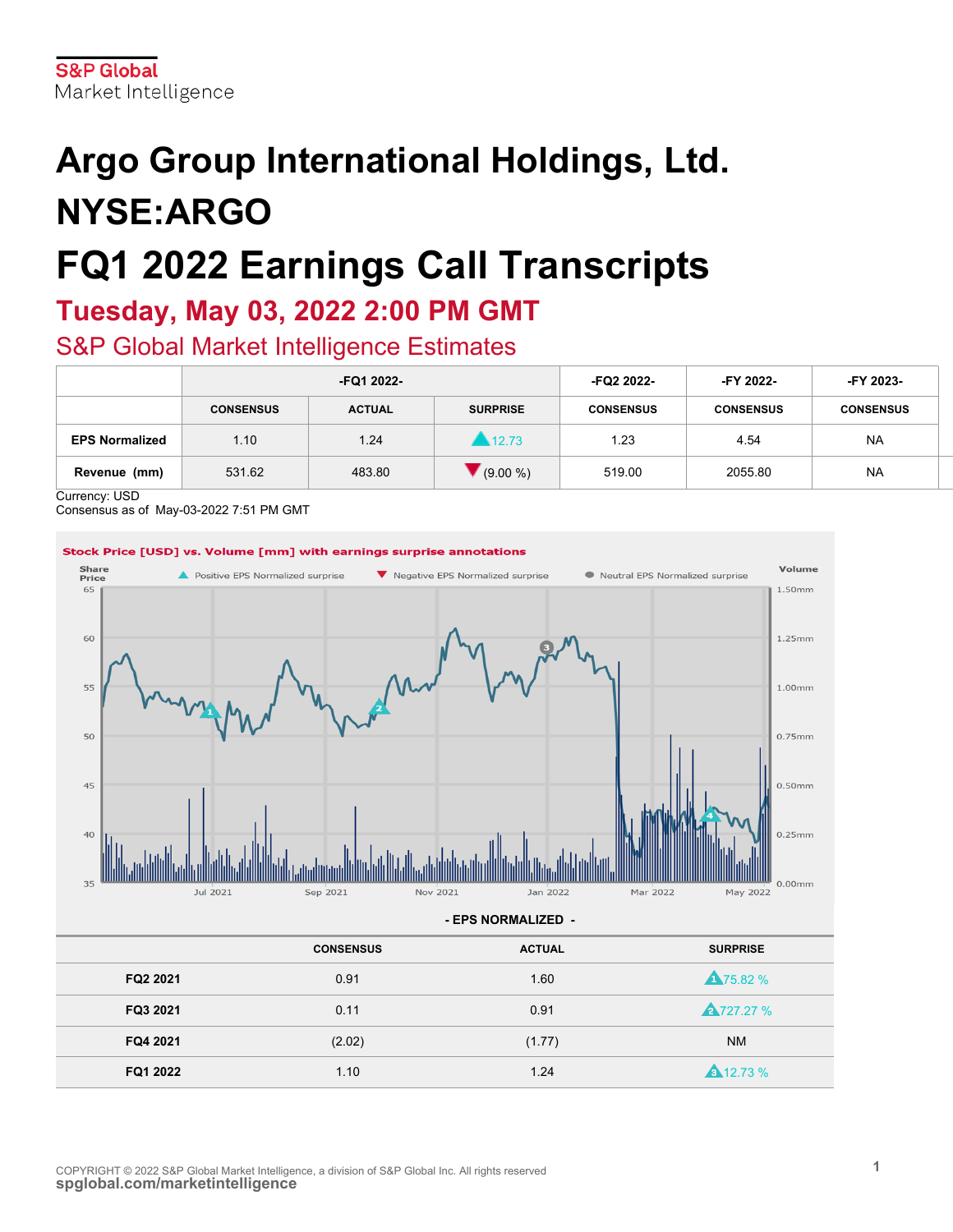### **Table of Contents**

| <b>Call Participants</b>   |  |
|----------------------------|--|
| <b>Presentation</b>        |  |
| <b>Question and Answer</b> |  |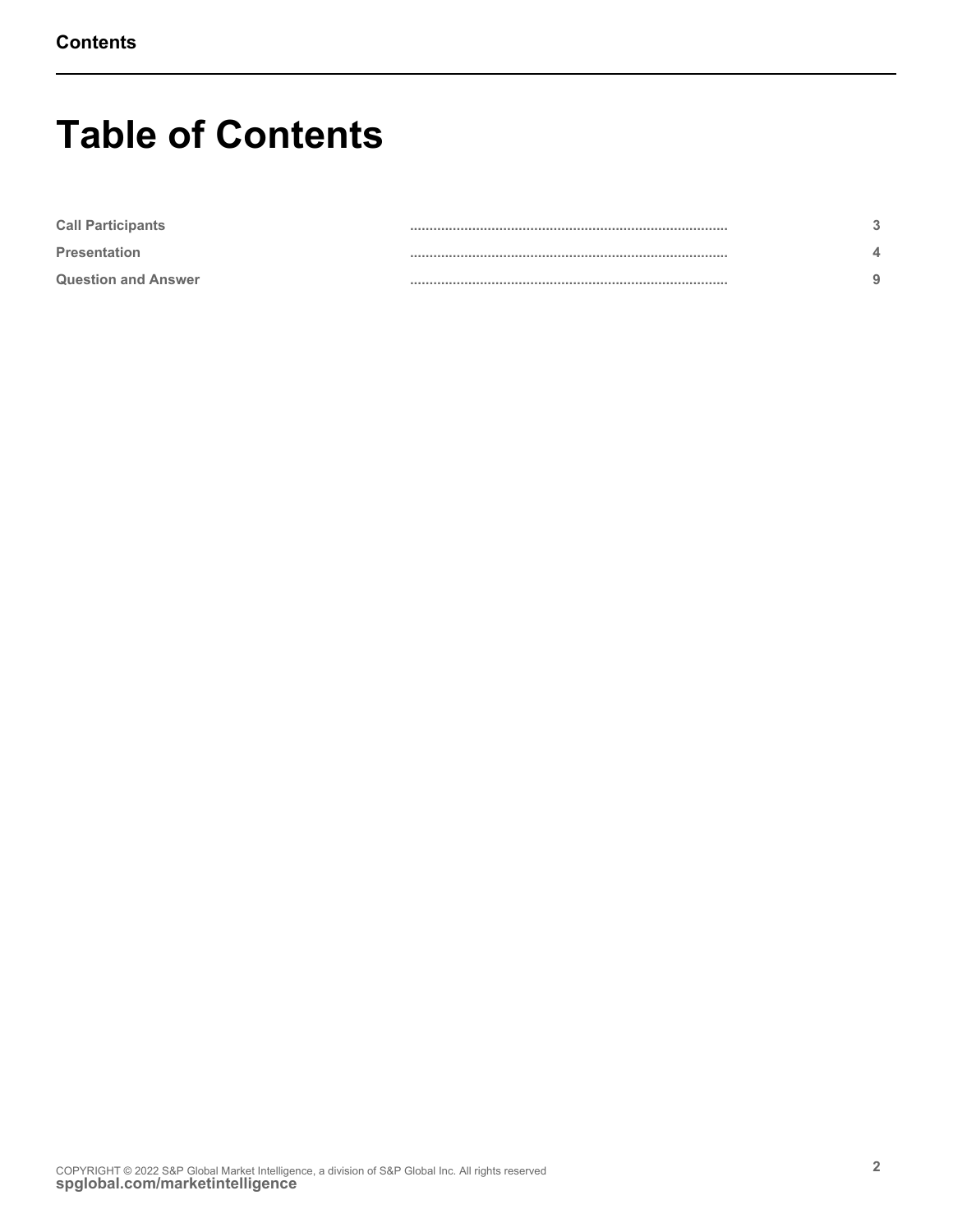## <span id="page-2-0"></span>**Call Participants**

**EXECUTIVES**

### **Gregory Charpentier**

*AVP of Investor Relations & Corporate Finance*

**Scott Kirk** *CFO & Principal Accounting Officer*

**Thomas A. Bradley** *Chairman of the Board & Acting CEO*

**ANALYSTS**

**John Thomas Heagney** *Dowling & Partners Securities, LLC*

**Matthew John Carletti** *JMP Securities LLC, Research Division*

**Sidney Schultz;Raymond James**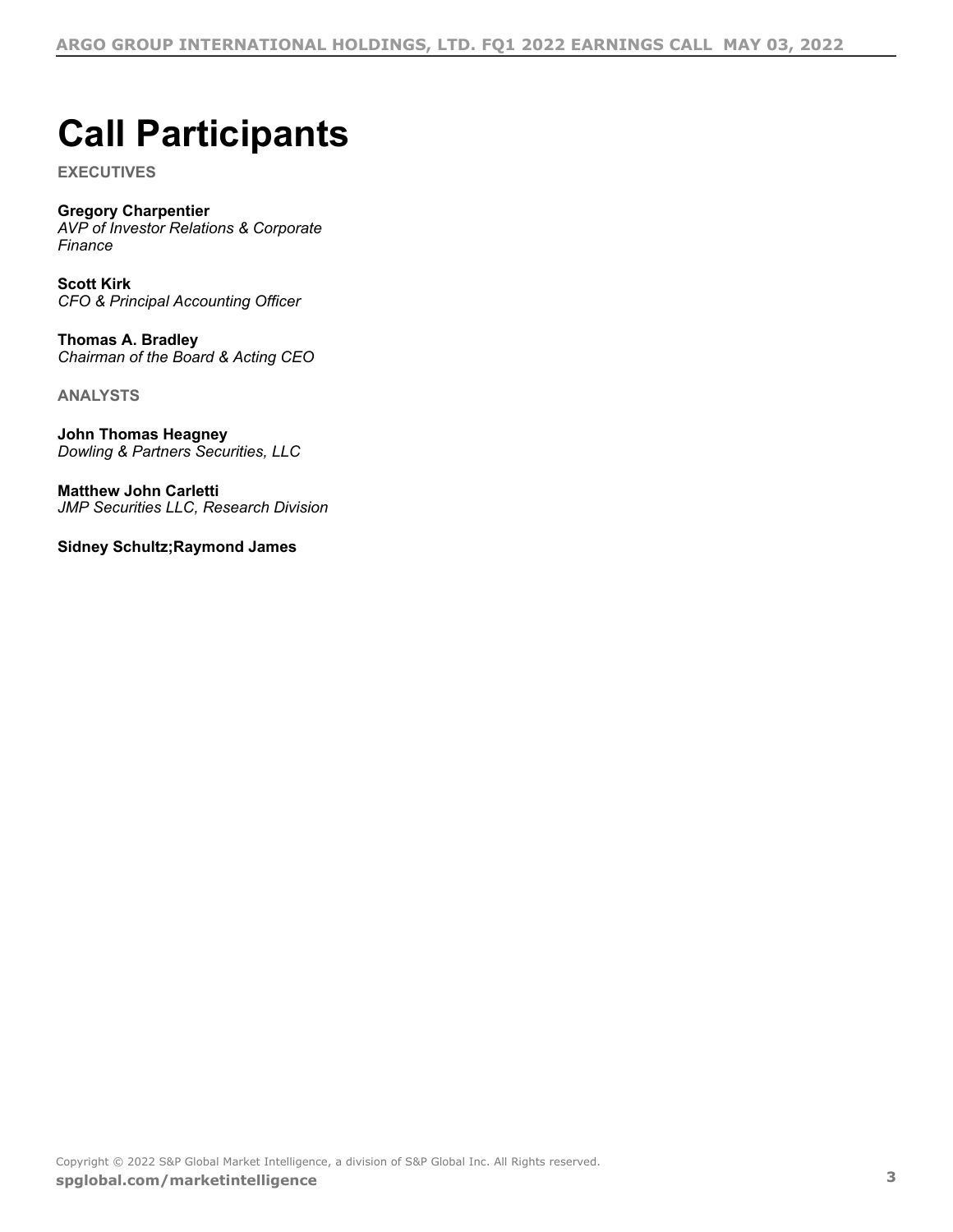## <span id="page-3-0"></span>**Presentation**

#### **Operator**

Good morning. Thank you for attending today's Argo Group First Quarter 2022 Earnings Conference Call. My name is Amber, and I will be your moderator for today's call. [Operator Instructions]

I now have the pleasure of handing the conference over to our host, Gregory Charpentier with Argo. Greg, please proceed.

#### **Gregory Charpentier**

#### *AVP of Investor Relations & Corporate Finance*

Thanks, and Good morning. Welcome to Argo Group's conference call for the first quarter ended March 31, 2022. After the market closed last night, we issued a press release on our earnings, which is available on the Investors section of our website at www.argogroup.com and was filed with the SEC. Presenting on today's call is Tom Bradley, Argo Group Executive Chairman and Interim Chief Executive Officer; and Scott Kirk, Chief Financial Officer. As the operator mentioned, this call is being recorded.

During this conference call, Argo management may make comments that reflect Argo's intentions, beliefs and expectations for the future. Such forward-looking statements are qualified by the inherent risks and uncertainties surrounding future expectations generally and may materially differ from actual future results involving any one or more of such statements. Argo Group undertakes no obligation to publicly update forward-looking statements as a result of events or developments subsequent to this call. For a more detailed discussion of such risks and uncertainties, please see Argo Group's filings with the SEC. Also note that we will be referencing certain non-GAAP financial information. More information regarding these non-GAAP financial measures is provided in our earnings release.

I will now turn the call over to Tom Bradley, Argo Group Executive Chairman and Interim Chief Executive Officer.

#### **Thomas A. Bradley**

#### *Chairman of the Board & Acting CEO*

Thank you, Greg, and thank you to everybody for joining us today. Before I jump into our results for the quarter, I'd like to take a moment to discuss our announcement last week. Over the last year, Argo has instituted a number of substantive strategic initiatives, actions that we believe have positioned the company for a clear and consistent long-term path to stable growth and profitability. The Board of Directors and management team, however, do not believe these initiatives are adequately reflected in the company's current market valuation.

After much thoughtful and deliberate discussion and analysis, our Board with the assistance of our advisers has initiated an exploration of potential strategic alternatives. In this review process, our objective is simple: to maximize the value of the company's strategy and its considerable long-term prospects for the benefit of all shareholders. To that end, the Board will consider a wide range of options for the company, including, among other things, a potential sale, merger or other strategic transaction.

As is typical in these situations, there can be no assurance that this process will result in the company pursuing a particular transaction or other strategic outcome. The company has not set a timetable for completion of this process and it does not intend to disclose further developments unless and until it determines that further disclosure is appropriate or necessary. As Kevin remains on leave, I will lead the efforts with the Board to evaluate the range of potential strategic alternatives.

It's a privilege to serve as interim CEO and lead this company forward. We continue to wish Kevin a full and speedy recovery, and I'm grateful to all our Argo associates for their hard work and dedication while he has been on leave. It's an honor to work with such a dynamic leadership team and impressive employee base. You need to look no further than our results for this quarter to see their continued focus on implementing our strategy.

Now turning to the quarter. I'm happy to speak today about the strong results we reported last night. Our first quarter 2022 performance provided a solid start to the year and is representative of the continued execution of our strategic priorities of improving underwriting margins, reducing volatility and managing expenses. Our operating earnings per share was \$1.24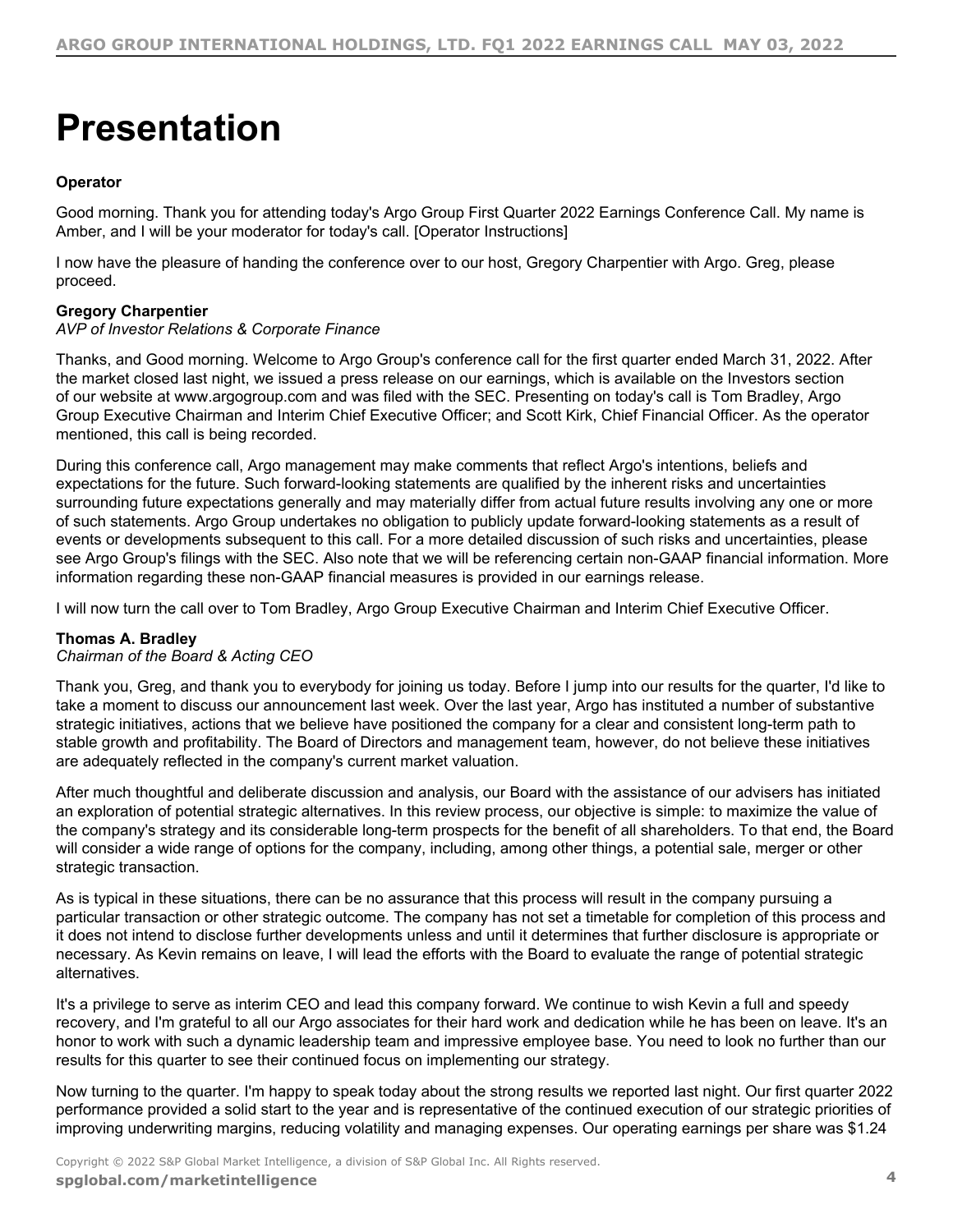for the quarter, reflecting strong contributions from both our U.S. and international operations and a significant reduction in catastrophe losses. Argo's annualized operating return on common equity was 11.4% and a combined ratio of 95% was driven by improvements in both the loss and expense ratio. This is directly attributable to the strategic initiatives we have implemented at Argo and positions us well in achieving our 2022 financial objectives.

Over the past year, we have highlighted our strategy to reduce the volatility of our underwriting results and allocate capital to businesses with more stable returns. Total cat losses of \$8.7 million for the quarter decreased \$38.8 million from the first quarter of 2021. Our efforts to reduce property cat exposure has resulted in improvements in year-over-year cat losses for 4 straight quarters. While we do have some exposure to the ongoing conflict in Ukraine, given the information available today, we do not view our net loss exposure to be significant and believe this contained in our expected loss ratios for the quarter. We will continue to monitor the situation closely and our thoughts are those with those who have been affected by the work.

We continue to explore all options to maximize shareholder value and take advantage of opportunities in the market. Consistent with that objective, we are entering into a loss portfolio transfer transaction for a vast majority of Syndicate 1200's reserves for the 2018 and 2019 years of account. This provides us with protection against reserve volatility for these years as an effective way to manage capital and begin to finalize these years of account. We do not anticipate a charge coming through the income statement as a result of this transaction.

Now turning to expenses. We continue to make progress towards simplifying our operations and driving forward our expense reduction efforts. This was evident in our first quarter results as our expense ratio of 36% improved nearly 2 points from the prior year first quarter. Importantly, we are seeing a reduction in general and administration spend as benefits from our strategic efforts to create a simpler and leaner Argo continue to materialize. Our expense reduction efforts are not complete and there are several areas that we are focusing on to drive additional expense savings throughout the year.

Given our strong first quarter results and continued expense reduction efforts, we remain confident in our ability to reach out 36% expense ratio target for full year 2022. We continue to execute on our priority of becoming a leading U.S. focused specialty insurer as we completed the sale of Argo Seguros Brasil. We were in the [ ninth inning ] of that journey and remain confident in what comprises our ongoing business today. In our view, we are well positioned to continue to generate favorable underlying margins as benefits from our strategic initiatives take hold and market conditions remain attractive across most of our platform.

We continuously review lines of business and respond to environmental changes in the marketplace. We have shown the ability to proactively remediate or take underwriting actions in lines we view less favorably. In terms of underlying growth, our top line in the quarter continued to reflect strategic growth in the businesses that we want to grow. Consistent with the financial objectives we set forth for this year, net earned premium growth in our ongoing businesses was 28.8%.

We continue to feel good about the rates we're seeing and the direction of our markets. Rates increased in the mid-single digit range on average across the portfolio. And importantly, the rate we are achieving continues to trend at or above loss cost inflation expectations. Overall, I am very pleased with our results for the quarter and the progress we've been able to make on our strategic objectives.

I'll now turn the call over to Scott to discuss the results in more detail.

#### **Scott Kirk**

#### *CFO & Principal Accounting Officer*

Yes. Thank you, Tom, and Good morning, everyone. Our operating income was strong for the first quarter of 2022 at \$43.4 million, driven by improved underwriting results and lower expenses. Operating earnings per diluted share of \$1.24 increased from \$0.44 in the prior year first quarter, while our annualized operating return on common equity of 11.4% improved from 3.7% a year ago. Now we did, however, report a small net loss for the first quarter of 2022 of \$3.6 million.

Now the difference between our reported net loss for the quarter and our operating income is primarily attributable to the reclassification of historical foreign exchange losses associated with the Argo Seguros Brazil sale. This reclassification did not impact shareholders' equity as it was a transfer out of accumulated other comprehensive income into realized losses in the income statement in the first quarter.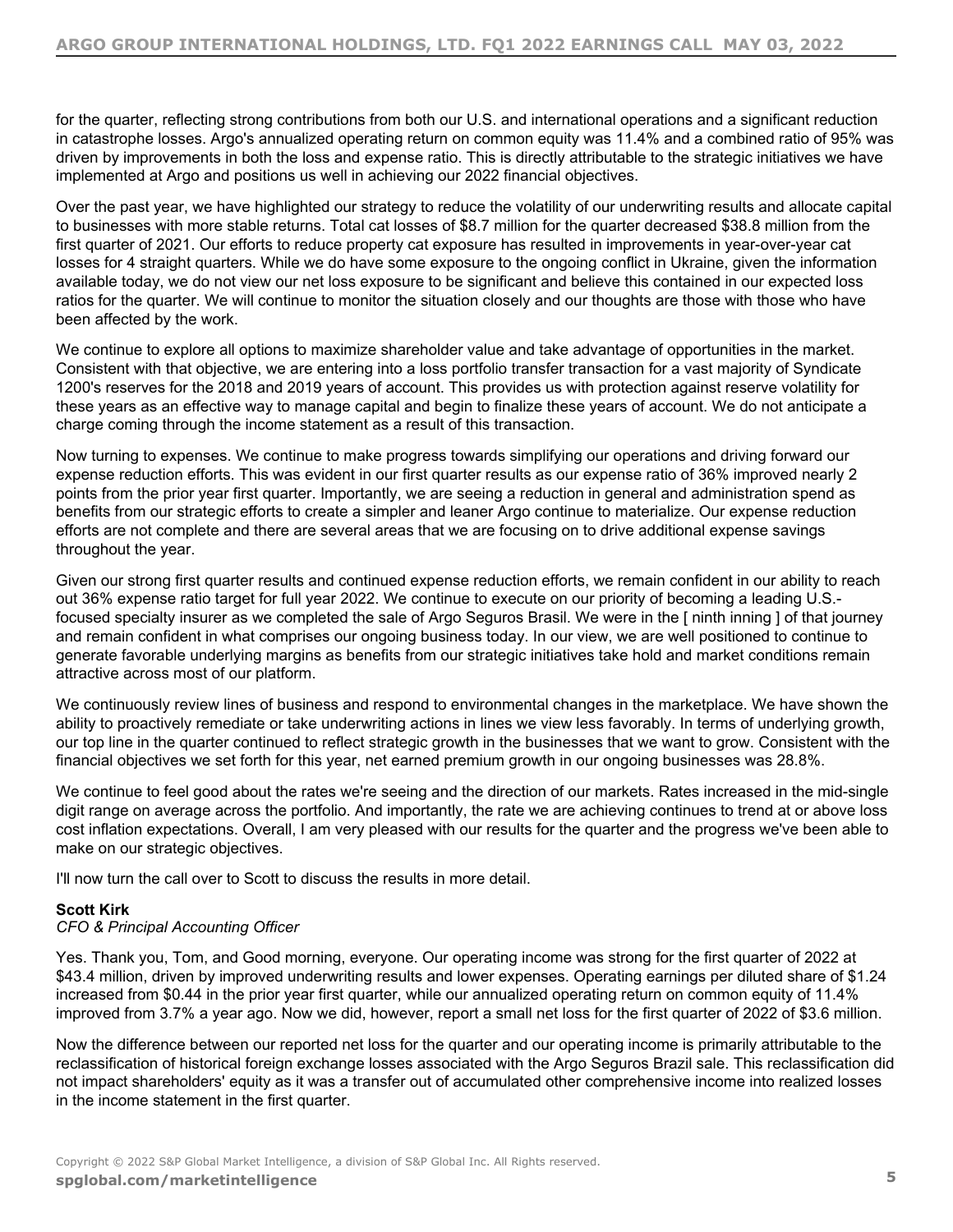Turning now to our consolidated operating results. Reported gross written premiums decreased by 4.7% in the first quarter of 2022. However, in our ongoing business, gross written premiums increased approximately 6.9% compared with the prior year first quarter. And we remain focused on profitable growth and remain disciplined in our underwriting approach. Gross written premium has continued to grow strongly in our International segment, driven by both double-digit rate improvement and our increased participation in Syndicate 1200.

While reported gross written premiums decreased, net written and net earned premium grew at 4.6% and 3.1% respectively. Our retention ratio calculated as net written premium divided by gross written premium increased 5.4 percentage points to 61%. And it's worth noting that after adjusting for the fronting business that we write in the U.S., our retention ratio increased 6.4 percentage points to 65% in the quarter. As we discussed previously, this reflects business mix shifts towards higher premium retention lines.

In the first quarter of 2022, we reported a loss ratio of 59%, an improvement of 7 percentage points from the 66% we reported in the prior year period. The main driver of the improvement in the loss ratio is reduced cat losses. Our cat losses totaled \$8.7 million or just under 2 percentage points of the combined ratio in the first quarter of 2022. This result compares favorably to catastrophe losses of \$47.5 million or just over 10 points of the combined ratio in the prior year first quarter.

As Tom mentioned, the successful implementation of our strategy to reduce property cat-related exposures, combined with a lighter cat quarter in Q1 2022, has resulted in a large reduction in our cat losses. Reserve development totaled \$3.4 million in the first quarter of 2022, with modest adverse prior year reserve development in both the U.S. operations and runoff lines, partially offset by favorable development in international operations. The prior year quarter included \$1 million of adverse reserve development. This quarter included \$5 million of unfavorable reserve development in our U.S. operations. It is important to note that this is unrelated to the adverse development we saw last quarter and has resulted from a small number of large losses in businesses that we have exited.

The favorable development in our international business is primarily attributable to favorable outcomes on cat losses from prior years. The current accident year ex-cat loss ratio of 56.5% in the first quarter of 2022 is up marginally over the 55.6% we reported in the first quarter of last year. The current accident year ex-cat loss ratio was higher in our U.S. operations and partially offset by improvement in our international business. It's worth noting that this quarter's current accident year ex-cat loss ratio is in line with the full year of 2021. And I'll provide some additional color on the segment loss ratios a little later.

Turning now to expenses. Our expense ratio was 36% in the first quarter of 2022, a 1.8 percentage point improvement compared to the prior year first quarter. Our G&A expense ratio improved 2 points versus the first quarter of 2021, while our acquisition ratio increased slightly. As we said throughout 2021, the expense ratio was firstly going to benefit from an increase in net earned premiums and as we took actions to reduce expenses at the back end of 2020 and throughout 2021, expense dollars would also decrease. And that is showing through in the results this quarter with general and administrative expenses down from \$97.2 million in the first quarter of 2021 to \$90.3 million this quarter.

Now let me talk about our segment results. Our U.S. operations underwriting income of \$22.5 million for the first quarter of 2022 increased \$11.2 million from the prior year first quarter, while a combined ratio of 93.3%, improved 3.1 percentage points from a year ago. Gross written premium in our U.S. ongoing business increased approximately 5.1% in the first quarter of 2022. Net written premiums and net earned premiums in the U.S. ongoing business increased 12.8% and 18.6% respectively versus the prior year quarter.

The loss ratio decreased 90 basis points to 61.3%, primarily driven by lower cat losses. The current accident year excat loss ratio was 58.6%, an increase from the 55.7% current active year ex-cat loss ratio we reported in Q1 2021. The difference is attributable to the first quarter of 2021, which included frequency benefits from the economic slowdown that we are experiencing from the COVID-19 pandemic. The current accident year ex-cat loss ratio in Q1 2022 is in line with the full year 2021.

The expense ratio of 32% decreased 2.2 percentage points from the prior year first quarter and was driven by a 3.3 percentage point improvement in the G&A expense ratio. The reduction in the G&A expense ratio was driven by a \$7 million decrease in general and administrative expenses, coupled with a 7% increase in net earned premium in the first quarter of 2022. Now this improvement was partially offset by a 1.1 percentage point increase in the acquisition ratio due to changes in business mix.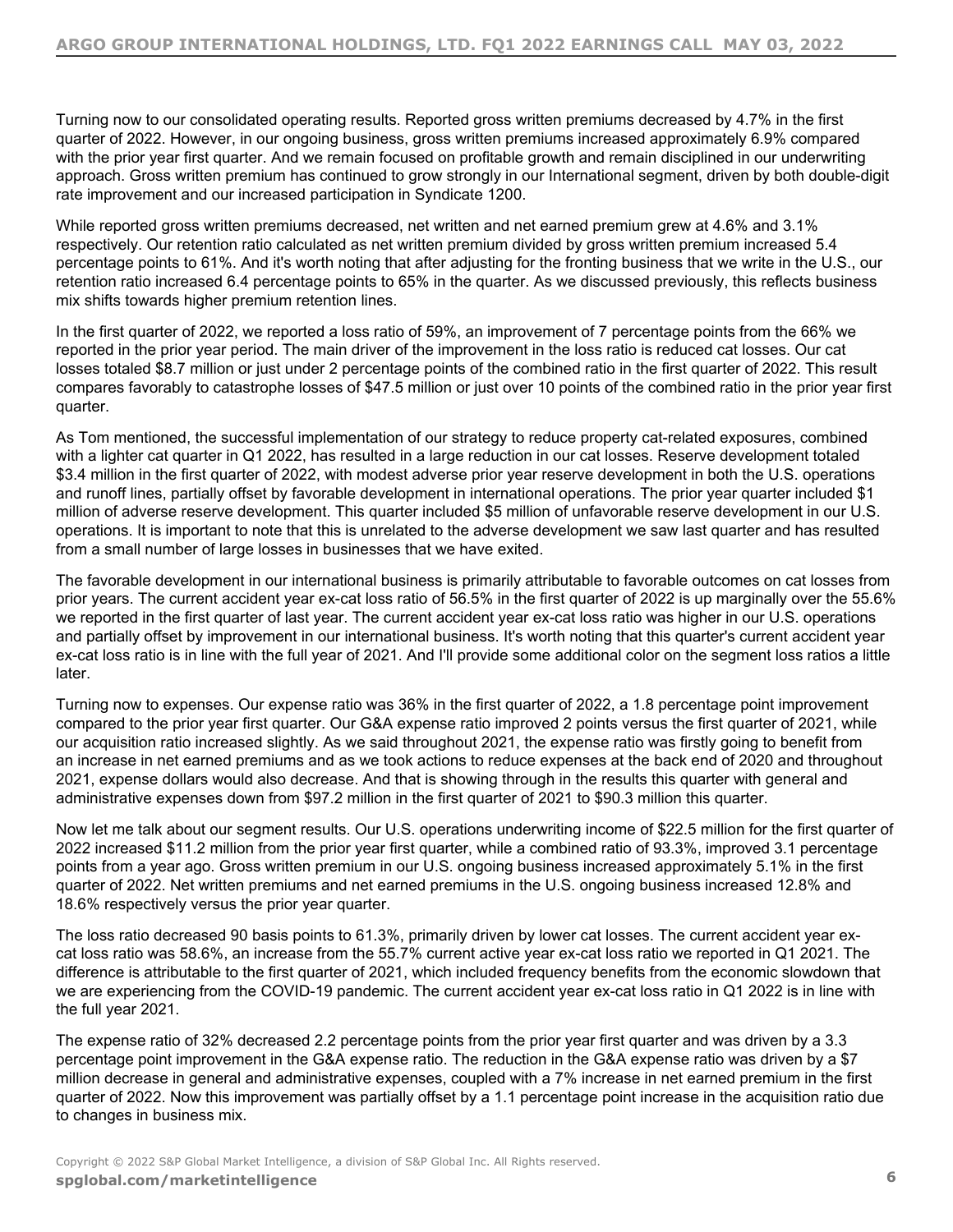Turning now to our international segment. And building on the results from Q4 last year, we were again seeing a strong contribution to profitability this quarter. Our international operations reported underwriting income of \$13.3 million in the first quarter of 2022 compared to an underwriting loss of \$21.8 million in the prior year first quarter. The combined ratio improved 23.6 points to 90.8% in the current year first quarter. This improvement was primarily driven by reduced cat losses, a reduction in the current accident year ex-cat loss ratio, as well as strong improvement in the expense ratio.

Gross written premiums in the International segment ongoing business increased approximately 11% due to a combination of increased participation in Syndicate 1200 and higher rates, which increased on average 10% in the quarter. Net written premium and net earned premium in the International segment ongoing business increased 16.5% and 27.1% respectively versus the prior year quarter. The current accident year ex-cat loss ratio improved 3.9 points to 51.5% from the prior year first quarter. The improvement compared to the prior year is due to a combination of underwriting actions we've undertaken and achieved rate increases earning through the results.

Catastrophe losses of \$4.7 million during the first quarter of 2022 or 3.3 percentage points on the combined ratio compared favorably to cat losses of \$26.6 million or 17.6 percentage points on the combined ratio in the prior year first quarter. The first quarter of 2021 was impacted by cat losses mainly from winter storm Uri and also included \$4.4 million of losses related to the COVID-19 pandemic. We did not see any change in our COVID-related losses during the current quarter.

Catastrophe losses in the current year quarter included our current view of potential exposures in Ukraine. As Tom mentioned, based on the information we have today, we do not view our net loss exposure to the Ukraine to be significant. The expense ratio of 38.1% decreased 3.3 percentage points from the prior year quarter, driven by changes in business mix, aimed at exiting business with higher acquisition costs, which have benefited the acquisition ratio, an improvement in the G&A expense ratio reflecting a lower level of general and administrative spend.

Turning now to investments. We generated net investment income of \$37.7 million in the first quarter of 2022. The decrease is due to a reduction in investment income of \$6.7 million from alternative investments. Now while returns from our alternative investments have continued to be strong in the quarter, they can be difficult to predict and returns may be more challenged over the next few quarters given the recent volatility in the markets.

Favorably, however, we are encouraged by the increased contribution from our bond portfolio. Investment income in our investment-grade fixed income portfolio grew 9% compared to the first quarter of 2021 and we expect this trend to continue throughout 2022. We have seen a recovery in reinvestment rates that has continued into the current quarter for context. Our reinvestment yields were hovering around 1.75% at the end of 2021 and are now closer to 3.75% today. We continue to hold a relatively short average duration portfolio of 2.9 years.

Earlier, I talked about the difference between net income and operating income and you will also notice that our income tax expense was elevated this quarter, resulting in an effective tax rate of 109.7%. Now the increase in the effective tax rate for the current quarter results primarily from the tax treatment of the foreign exchange losses associated with the sale of Argo Seguros Brazil. I would also like to point out that our assumed tax rate used to calculate operating income increased to 19% from 15% we've used previously. Now this increase reflects our view of the distribution of profits across the company and the jurisdictions we believe these profits will be generated from.

And finally, let me talk about capital. The reduction in shareholders' equity during the first quarter of 2022 is largely attributable to \$143.6 million of unrealized investment losses, net of tax in our fixed income portfolio due to the increases in interest rates. Book value per share was \$41.97 as of March 31, 2022, down from \$45.62 at the end of 2021. A book value per share when excluding accumulated other comprehensive income was \$45.84 as of March 31, 2022, a decrease of just under 1% from \$46.27 at year-end.

We continue to engage in regular communication and maintain strong relationships with our rating agencies and regulators. Most recently, A.M. Best reaffirmed our A- excellent Financial Strength Rating. We remain committed to our rating agencies and regulators in maintaining strong capital positions. Now before I turn the call back over to Tom, I wanted to offer a warm welcome to Andrew Hersom, our new Head of Investor Relations, who recently joined us and previously held IR roles of People's United Bank and Travelers.

And with that, I will now turn the call back over to Tom for some concluding remarks.

#### **Thomas A. Bradley** *Chairman of the Board & Acting CEO*

Copyright © 2022 S&P Global Market Intelligence, a division of S&P Global Inc. All Rights reserved. **[spglobal.com/marketintelligen](https://marketintelligence.spglobal.com/)ce 7**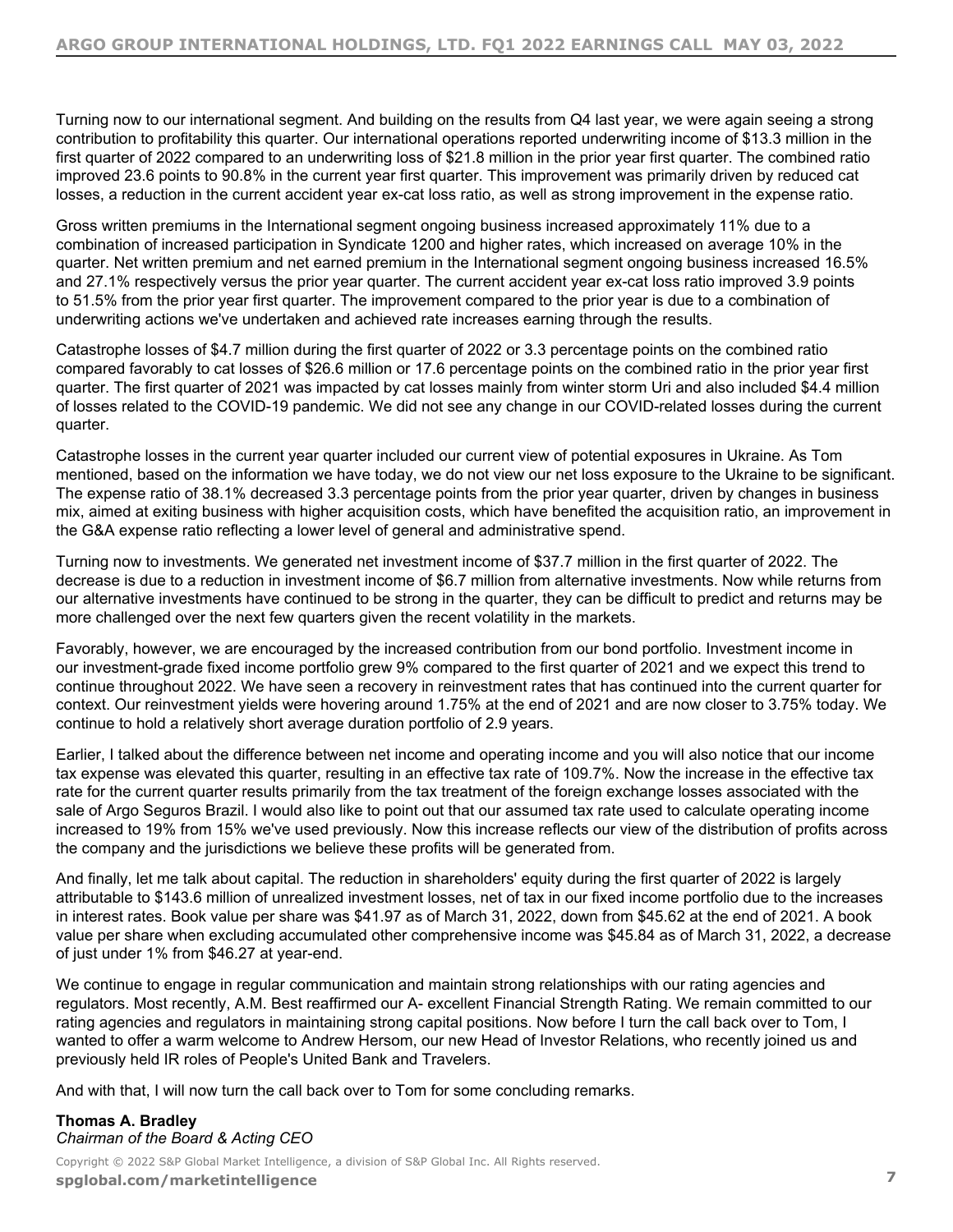Thank you, Scott. I'm really pleased with the strong start to the year. We are making solid progress in achieving our strategic goals. This is evident in the first quarter results and positions Argo well for the future. The Board, the leadership team and employees across the company remain fully committed to delivering strong results and building shareholder value. Looking forward, we are pleased with the opportunities for growth across our ongoing businesses and remain confident in achieving our 2022 financial objectives.

With that, Amber, that concludes our prepared remarks, and we're ready to take questions.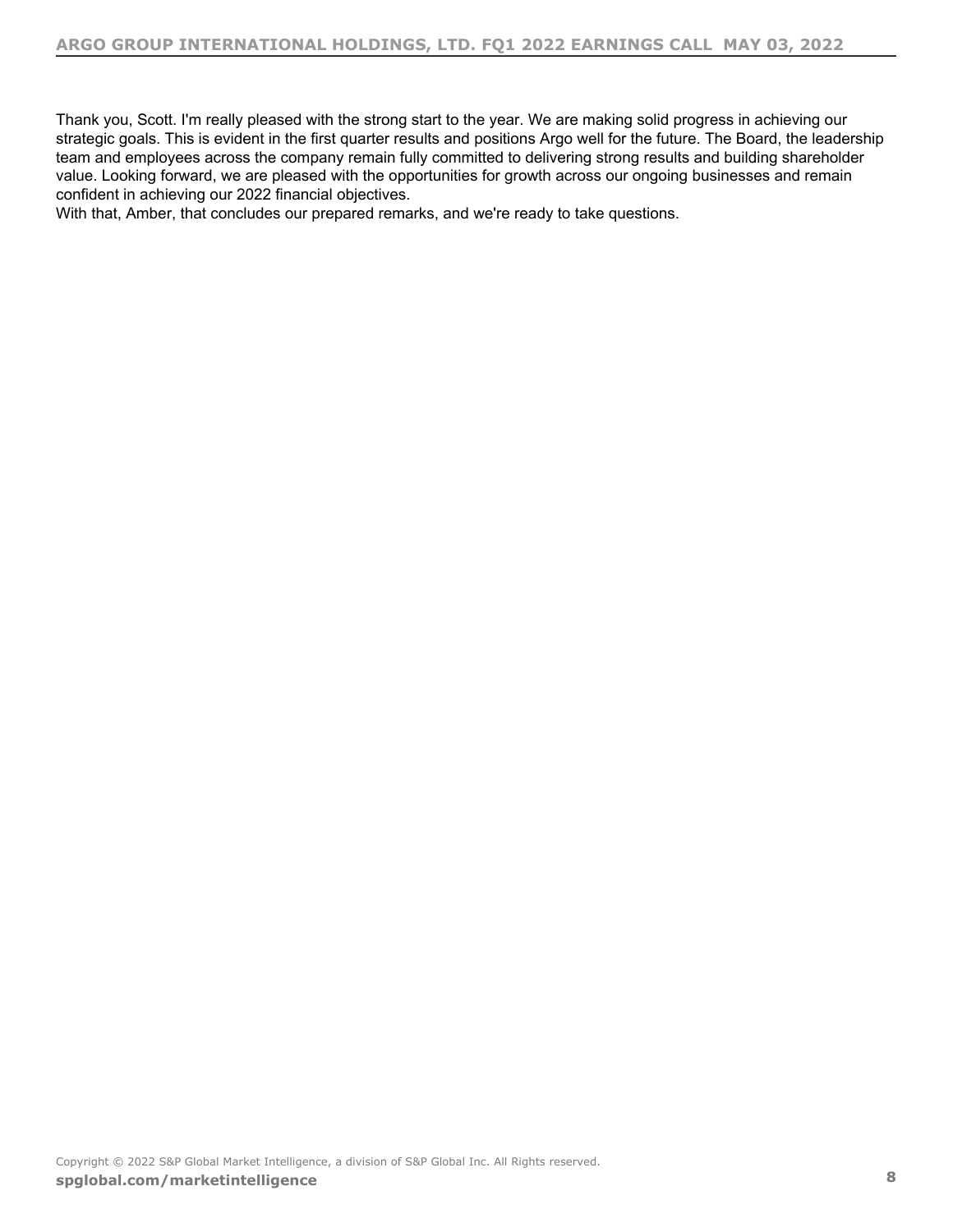## <span id="page-8-0"></span>**Question and Answer**

#### **Operator**

[Operator Instructions] Our first question comes from Greg Peters with Raymond James.

#### **Sidney Schultz;Raymond James**

This is actually Sid Schultz calling in for Greg. First, I'm hoping to start with the expense ratio, just given where it came in for the first quarter and maintaining the 36% target for the year. Is there any seasonality we should consider just when looking through the balance of the year?

#### **Scott Kirk**

*CFO & Principal Accounting Officer*

Yes. Hi, Sid. It's Scott Kirk here. Thanks for the question. Look, nothing springs to mind, Sid, in terms of the expense ratio. Obviously, we've been working hard on that expense ratio over the last year and a bit. We've certainly taken action there. I think as we look forward, Tom said in his earlier remarks that we will continue to focus on additional opportunities, on expenses and we're going to work hard at those through this year. So, look, I think we remain committed, obviously, to the 36% target that we've set ourselves in last year to get to it this year. So, we feel good about that.

#### **Thomas A. Bradley**

*Chairman of the Board & Acting CEO*

Yes. And Sid, I'll add, you'll note in the remarks, Scott mentioned that year-over-year G&A expense is actually down in real dollars. So, combine that with earned premium growth, which we think will continue, and we think we're on a good path there with expenses.

#### **Sidney Schultz;Raymond James**

Okay. Yes, great. Makes sense. And then just transitioning maybe to retention. We've heard some recent comments that carriers are seeing elevated turnover with underwriters. I'm just curious maybe if you guys could comment on what you're seeing?

#### **Thomas A. Bradley**

#### *Chairman of the Board & Acting CEO*

Yes. I'd say we've seen routine turnover. It's kind of common in the post bonus season, but I wouldn't attribute anything unusual or extraordinary to what we've seen over the past 3 or 4 months.

#### **Operator**

There are currently no further questions at this time. [Operator Instructions] Our next question comes from Matt Carletti with JPMorgan (sic) [ JMP Securities ].

#### **Matthew John Carletti**

*JMP Securities LLC, Research Division*

It's Bank Holiday at JMP. A couple of really numbers questions. I mean one is -- and, Tom, I apologize, I was a minute late getting through the queue to get on, so maybe you commented on it, but the LPT transaction, can we just give a little more color there and in particular, what we should expect in terms of the impacts that show up from a modeling perspective going forward?

#### **Thomas A. Bradley**

*Chairman of the Board & Acting CEO*

Yes. I mean, it is a traditional LPT of those 2 years of account '18 and '19, that includes the vast majority of those reserves not really going to -- it's not going to be an income statement charge to do so. And it positions us to RITC those 2 years of account at the end of the year. So Scott, I don't know if you want to talk -- comment on the capital impact.

#### **Scott Kirk**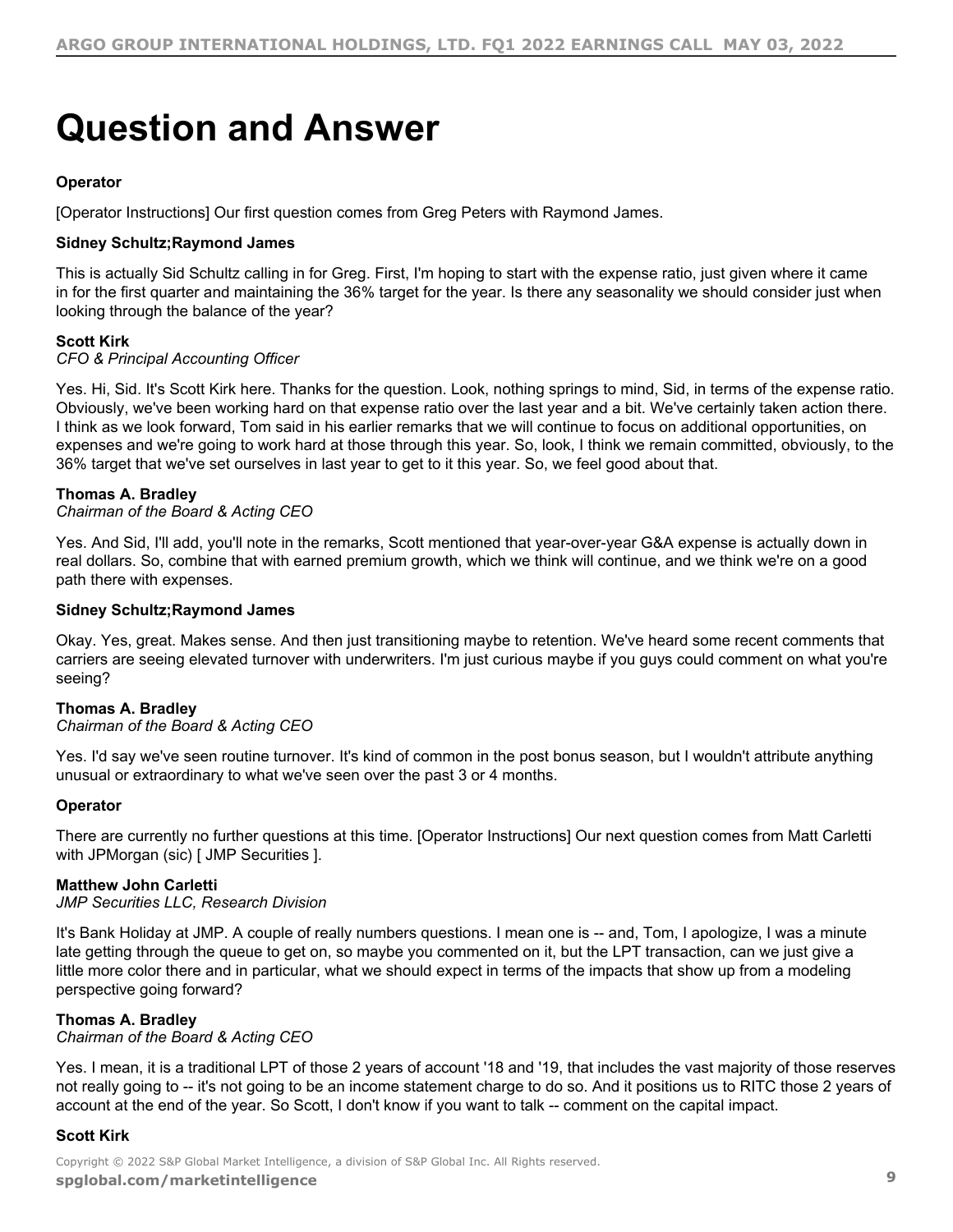#### *CFO & Principal Accounting Officer*

Yes, Matt. Look, it's -- I mean, obviously, as Tom said, we're not really expecting any sort of significant income statement impact upfront. But obviously, there is a bit of an investment income drag that comes along with that, but look, not terribly significant at this point. So, I think this transaction will work well for us.

#### **Matthew John Carletti**

#### *JMP Securities LLC, Research Division*

Okay. Great. Then the other one was I saw nonoperating expenses were up a little bit in the quarter. I think in the commentary, you referenced elevated advisory fees. With the announcement from a couple of weeks ago of kind of strategic review, should we expect that to remain elevated for a while as you go through that process? Or was it something more kind of directly related to something else that flowed through that line in the quarter?

#### **Thomas A. Bradley**

#### *Chairman of the Board & Acting CEO*

No, I think you're right, Matt. Look, I mean, they are not operating, they are a little difficult to predict on a quarter by quarter, but I think given the situation that they're certainly not going away at this point.

#### **Operator**

Our next question comes from John Heagney with Dowling and Partners.

#### **John Thomas Heagney**

#### *Dowling & Partners Securities, LLC*

I actually had a question on the LPT too, Matt kind of hit on it, but if I just think of it, so it's a traditional LPT, is there an ADC on top of that? And then how does that actually work with the reinsurance that closed? Maybe you're going to actually close those years out back in the Syndicate 1200? Can you just kind of walk through the case a little bit better?

#### **Scott Kirk**

#### *CFO & Principal Accounting Officer*

Hi, John, it's Scott here. traditional LPT, no ADC on top. Basically, what this does is just it allows us to roll this back into an RITC at the end of this year, which will give us the option to roll 2020 and if we saw fit and if the economics worked for us.

#### **Thomas A. Bradley**

#### *Chairman of the Board & Acting CEO*

And the expectation would be a third-party ROTC, not rolled back into 1200.

#### **John Thomas Heagney**

*Dowling & Partners Securities, LLC*

Got it. So then it would be transferring all of the 2020 accident year, I would assume 2020, '19, '18 all out to a third-party syndicate in a reinsurance to close transaction and just basically wipe those years off the books at the end of this one?

#### **Thomas A. Bradley**

*Chairman of the Board & Acting CEO*

Yes, John. So just for now, it is '18 and '19 with a potential for '20, but that's right.

#### **Operator**

There are currently no further questions in queue. So I'll pass the conference back over to Tom Bradley for any closing remarks.

#### **Thomas A. Bradley**

#### *Chairman of the Board & Acting CEO*

Thank you, Amber, and thank you to everybody on the call today for your interest in Argo and particular thank you to our shareholders for your support. We're here working for you. Everybody, have a good day.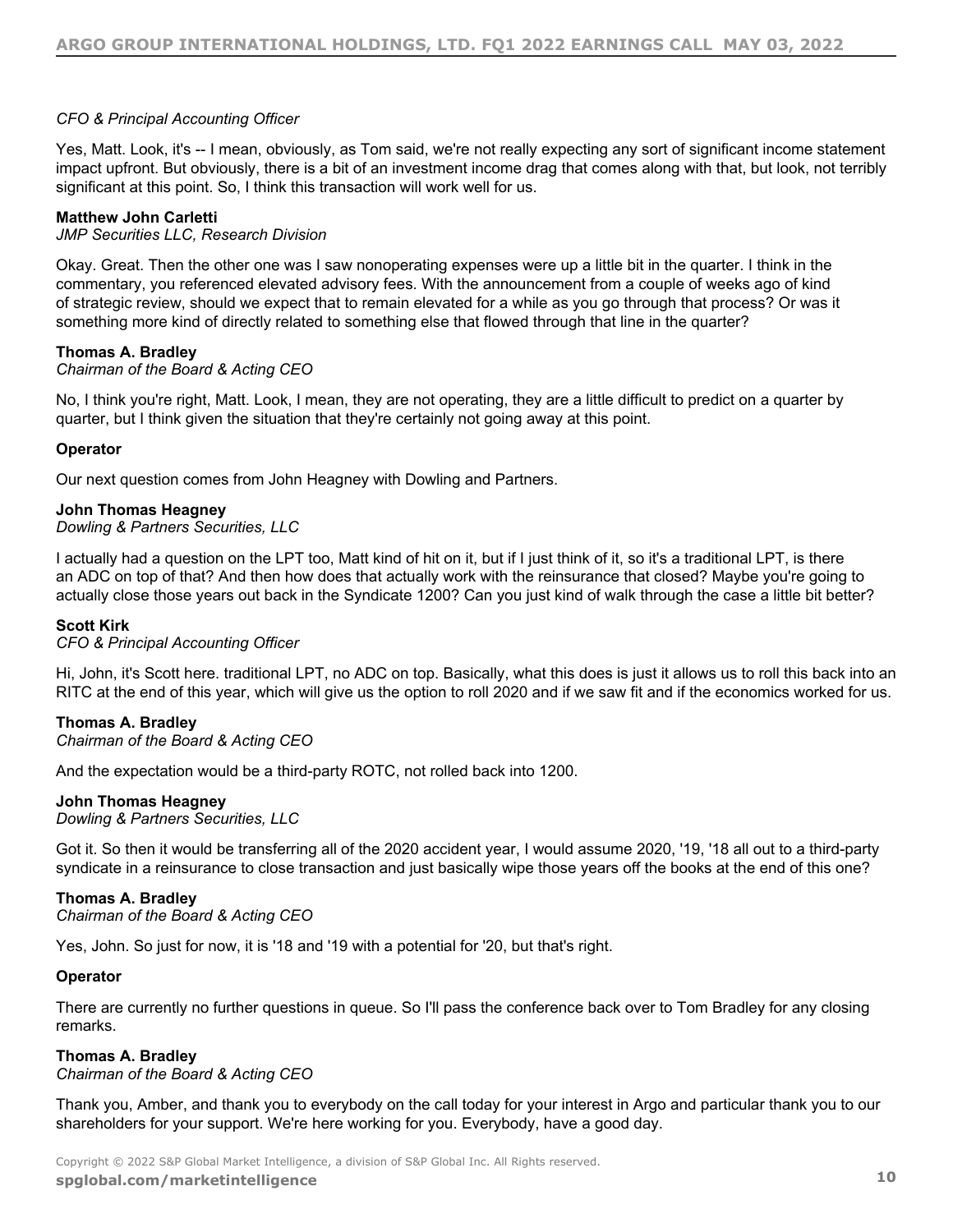#### **Operator**

That concludes today's Argo Group first quarter 2022 earnings call. Thank you for your participation. You may now disconnect your lines.